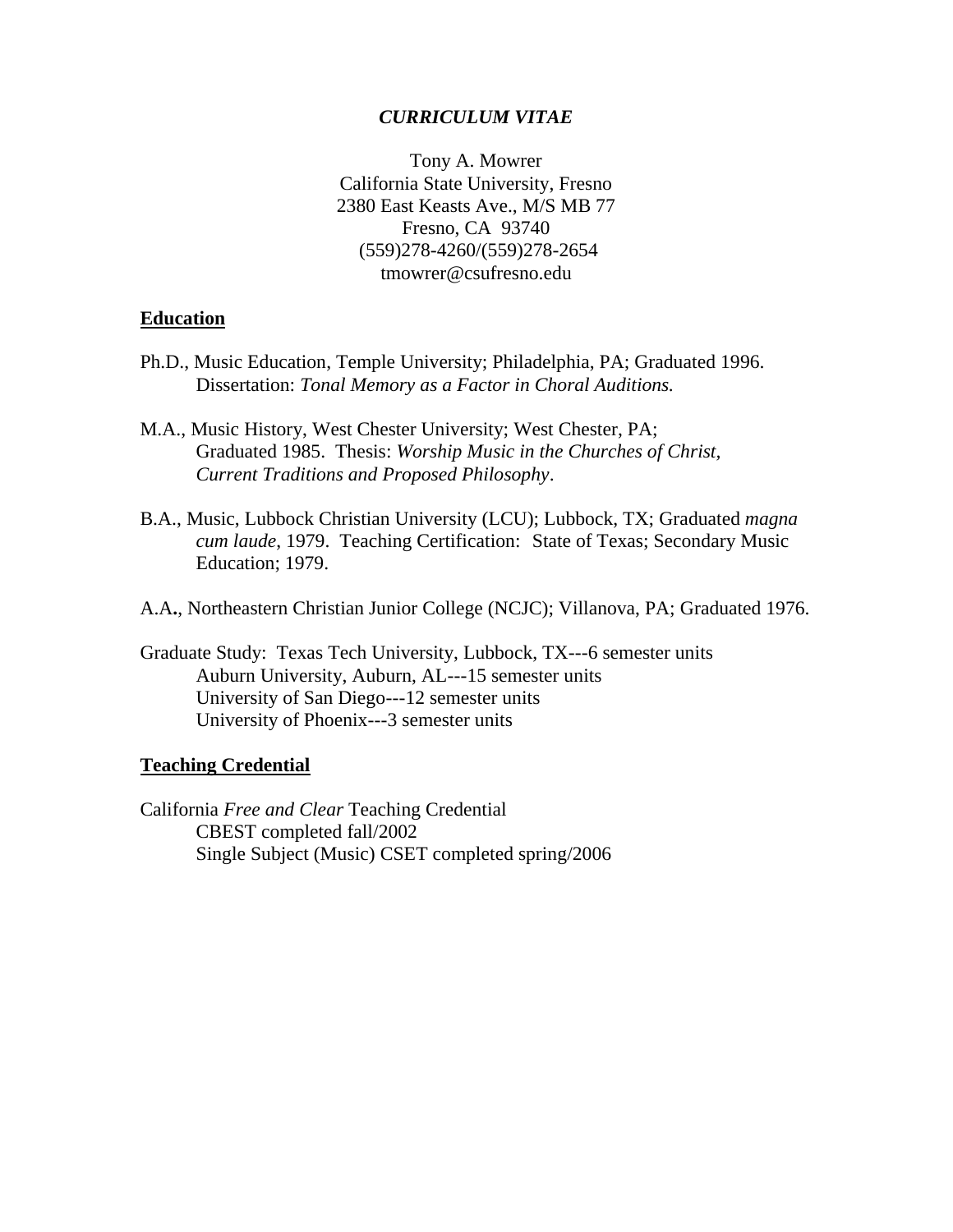#### **Professional Experience**

- 2016-Present: Professor of Music, California State University, Fresno; Fresno, CA.
- Fall, 2012-2016: Chair, Department of Music, California State University, Fresno; Fresno, CA.
- 2011-2016: Associate Professor of Music, California State University, Fresno; Fresno, CA.
- 2007-2011: Assistant Professor of Music, California State University, Fresno; Fresno, CA.
- 2004-2020: Choir Director; College Community Church Mennonite Brethren; Clovis, CA.
- 2002-2007; Choir Director; Yosemite High School; Oakhurst, CA.
- 1998-2002: Professor of Music; Chair, Division of Liberal Arts; Rochester College; Rochester Hills, MI.
- 1992-1998: Choral Director and Associate Professor of Music; Faulkner University, Montgomery, AL.
- 1992-1993: Instructor of 6th grade music; Alabama Christian Academy, Montgomery, AL.
- 1979-1991: Choral Director and Assistant Professor of Music; NCJC.
- 1989-1990: Vice-President for Student Services; NCJC.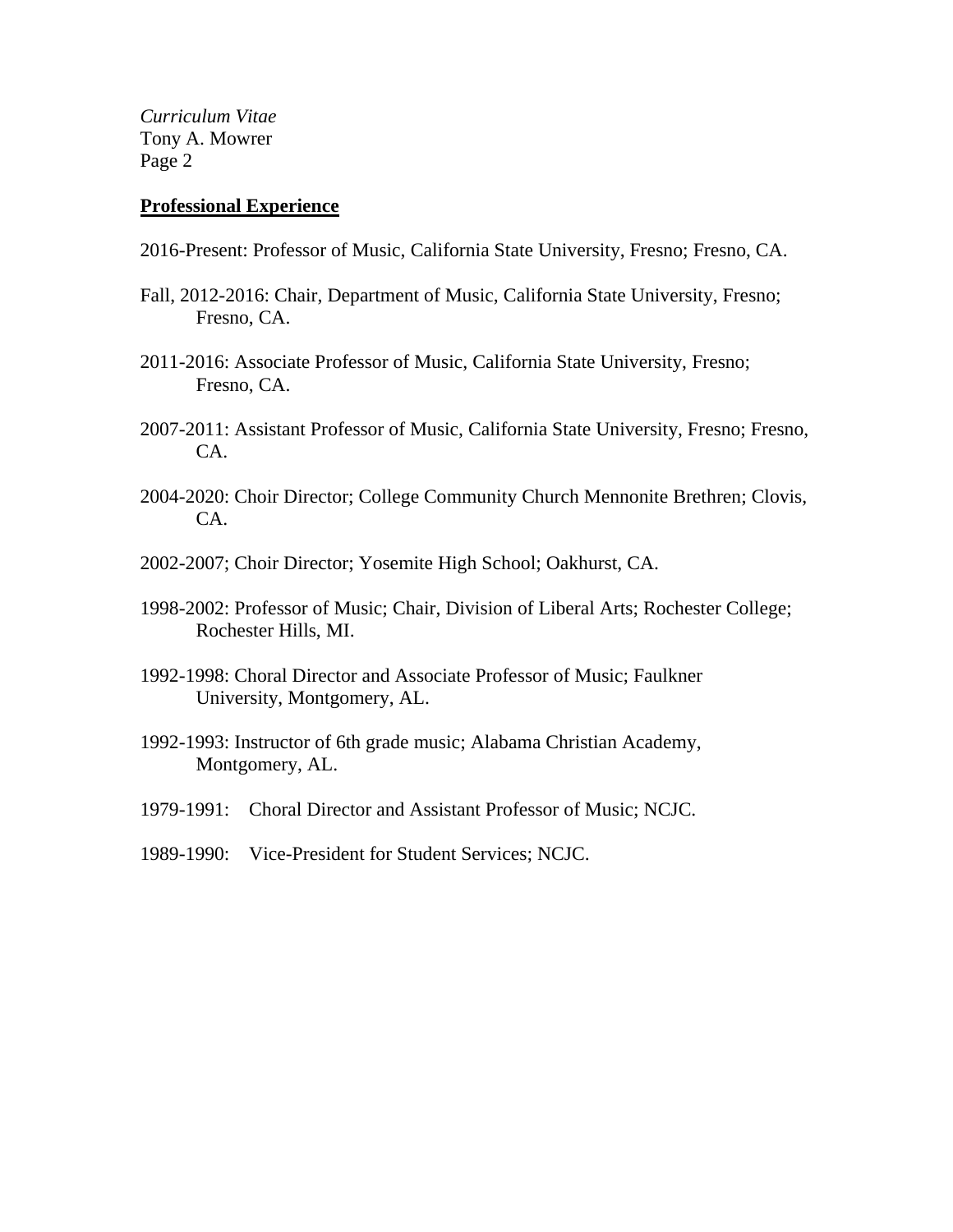## **Professional Memberships/Activities**

Alpha Chi National Honor Society Music Educator's National Conference American Choral Director's Association Michigan Schools Vocal Music Association, Adjudicator/Clinician (1999-2002) ChoralNet, Inc., Secretary to the Board of Trustees, 1998-2003 The North Central Association of the Higher Learning Commission, Consultant Evaluator, 2001-2002 San Joaquin Valley Writing Project, Teacher/Consultant California Music Educators' Association, Central Section, Secretary, Fall, 2009 present International Baccalaureate Organization, Assistant Examiner, 2008

## **Honors**

Board of Trustees Scholarship; NCJC, 1975 Randall Music Award; NCJC, 1976 Who's Who Among Students in American Junior Colleges, 1976 Outstanding Service Award; NCJC, 1987 Outstanding Alumnus; NCJC, 1992 Who's Who Among Teachers in America, 1996, 1998, 2006 Medal of Merit in Arts; Ohio Valley College, 1998 College/University Outstanding Educator; Tulare-Kings County Music Educators Association, 2011

### **Committees**

Faculty Benefits Committee (Faulkner University, Rochester College) Faculty Affairs Committee (Faulkner University; Chair, 1996-1998) Student Welfare Committee (NCJC; Chair, 1984-1990) Governance Committee (Rochester College; Chair, 1999) Promotion/Tenure Committee (Rochester College; Chair, 2001) Academic Cabinet (Rochester College; 2000-2002) SACS Self-study Steering Committee (Faulkner University; 1996-1998) Yosemite High School Site Council (Chair, 2006) WASC/Yosemite High School Steering Committee Music Department Advising Committee (California State University, Fresno), 2007 present Music Department Curriculum Committee (California State University, Fresno), 2007 Music Department Assessment Committee, Chair, (California State University, Fresno), 2009-present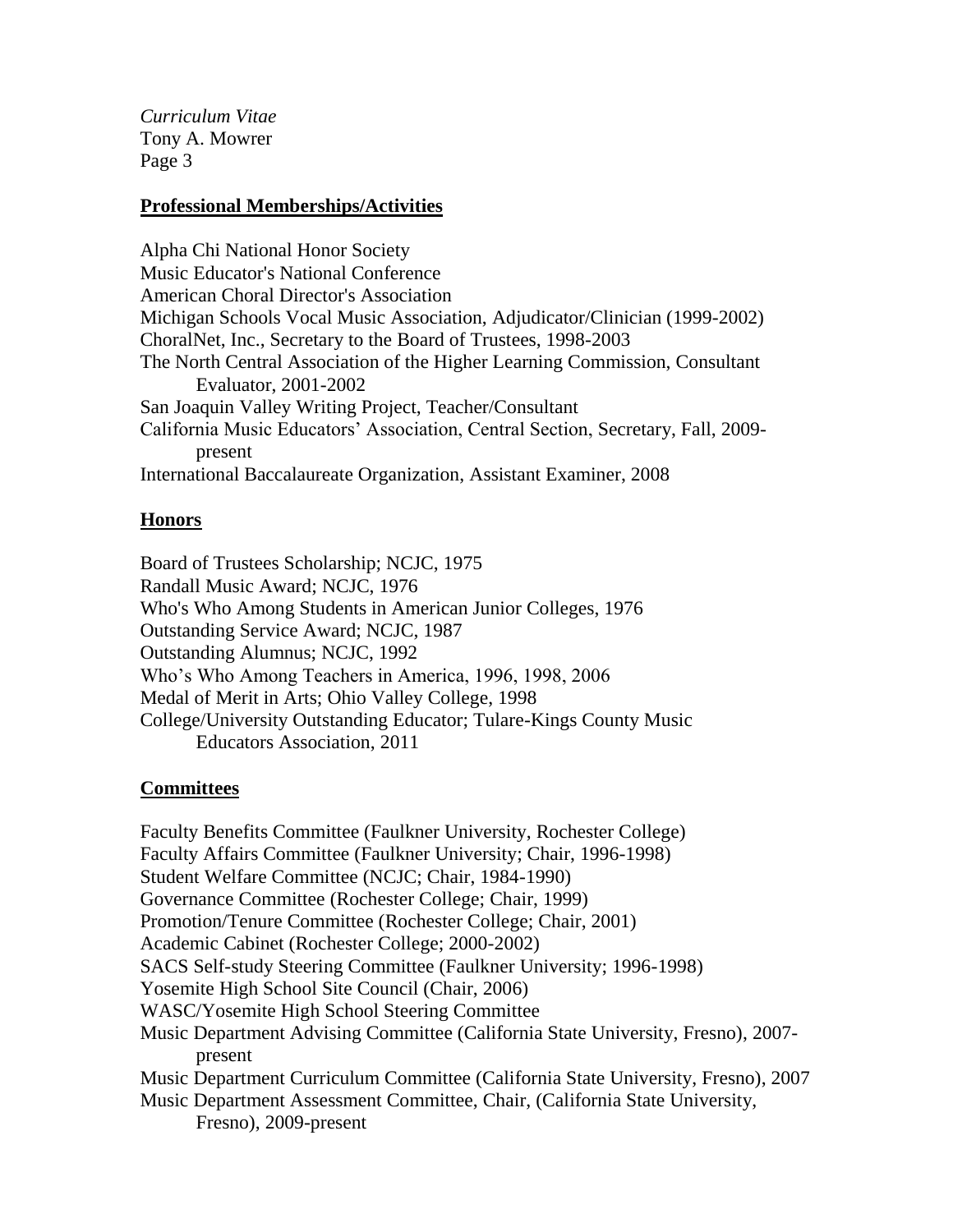Music Department Search Committee; Director of Athletic Bands/Instrumental Music Education, (California State University, Fresno), AY 2011/2012 College of Arts and Humanities Assessment Coordinator, 2012-2016 University Elections Committee, (California State University, Fresno) 2011-2016 Music Department Personnel Committee (California State University, Fresno), 2011 present Music Department Executive Committee (California State University, Fresno), 2011 present Music Department Search Committee; Accompanist II (California State University, Fresno), Spring 2016 Music Department Search Committee; Department Accountant (ASCII) Search, (California State University, Fresno), Fall 2021 Single Subject Advisory Committee, Kremen School of Education (California State University, Fresno), 2018-present

# **Publications**

*Do Our Students Hear Well Enough to Read?* "CMEA Magazine," Spring 2012.

*Never More Crucial: Music in the Language Arts Class,* "California English," November 2010.

*Tonal Memory in the Choral Audition, "*Choral Journal," May, 2010.

# **Professional Presentations**

Conduct Tuolomne County Middle School Honor Choir, March 6, 2020 Conduct Men's Middle School Honor Choir, FMCMEA, February 8, 2020 Conduct Men's Middle School Honor Choir, FMCMEA, November, 2015 *Improve Choral Tuning and Sightsinging* Presentation at CMEA Central Section Conference, Visalia, September 28, 2013 Choral Clinic, Sierra HS Choirs, February 13, 2012 *Improved Tuning in 5 minutes/Day* Presentation at CASMEC, Fresno, February 17, 2012 *Choral Roundtable Presenter* Presentation at CASMEC, Fresno, February 17, 2012 Choral Clinic, Sierra Pacific HS, Hanford, March 14, 2012 Choral Clinic Sierra Pacific HS, Hanford, October 3, 2011 Choir Clinic, Chowchilla HS, Chowchilla, November 8, 2011 "Music in the Language Arts Classroom." The Arts in School; Arts Education Summit, Fresno, CA. March 4, 2011 Choir Clinic, Yosemite HS, Oakhurst, October 5, 2010.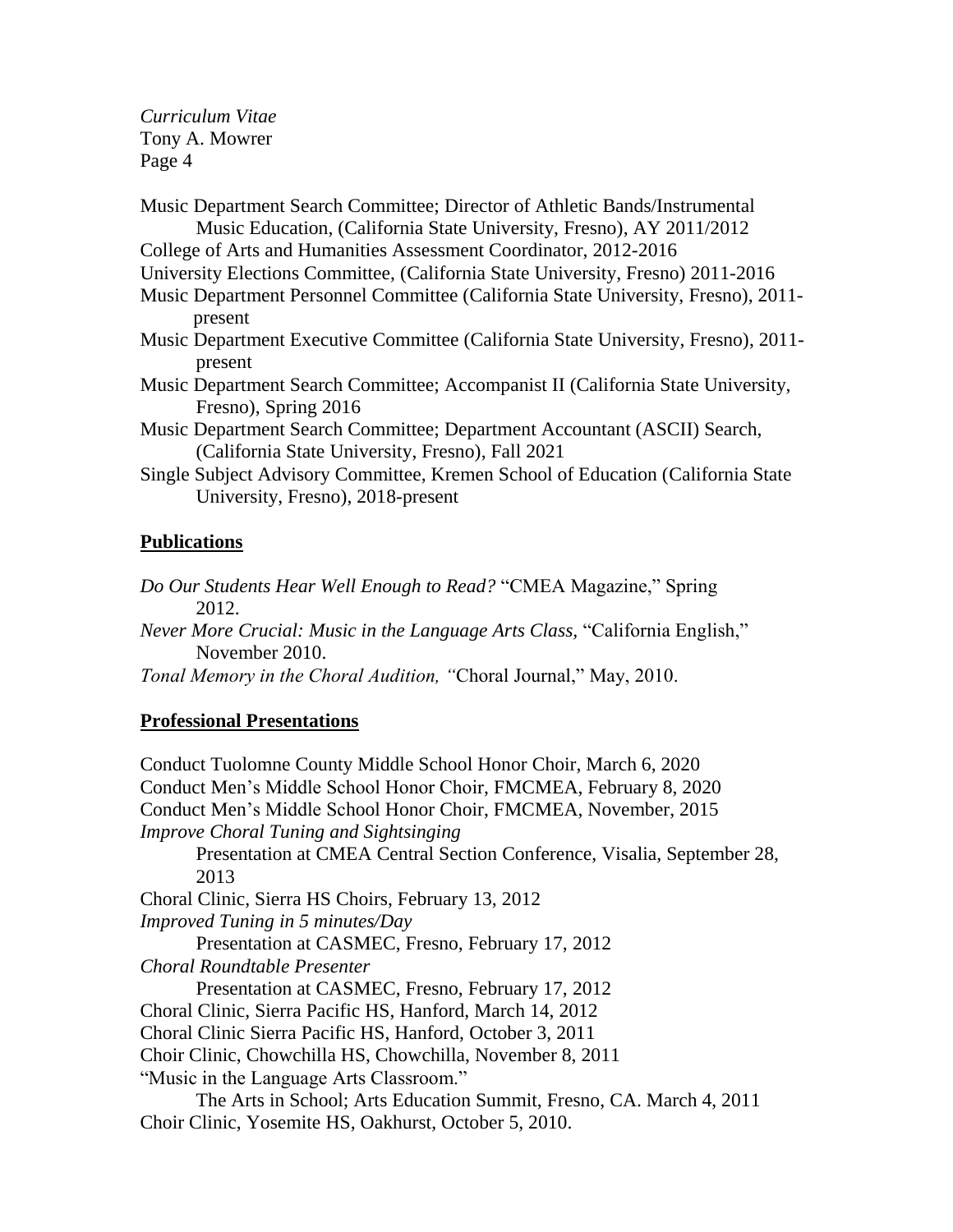- Presenter---California Music Educators' Association Adjudicator Workshop. January 31, 2009
- Presenter---California Music Educators' Association Adjudicator Workshop. January 17, 2009

Choir Clinic, Sierra HS, Tollhouse, February 14, 2008

- Choir Clinic, Auberry Elementary and Sierra Elementary, Auberry, January 29, 2008
- Presenter---California Music Educators' Association Adjudicator Workshop. January 26, 2008
- Conductor, Alumni Choir. Ohio Valley University. February 23, 2008. Parkersburg, WV.

# **Adjudications---Partial listing**

March 9, 10, 2020 CMEA Choral Festival, Visalia, CA

- March 26, 27, 2019 CMEA Choral Festival, Bakersfield, CA
- March 12, 2019 CMEA Choral Festival, Porterville, CA

May 20, 2017 Festivals of Music Choral Festival, Santa Cruz, CA

May 13, 2017 Festivals of Music Choral Festival, Milpitas, CA

May 5, 6, 2017 Festivals of Music Choral Festival, Milpitas, CA

- April 21, 2017, Festivals of Music Choral Festival, Milpitas, CA
- March 6, 7, 2017, CMEA Choral Festival, Visalia, CA
- March 6, 7, 2012, CMEA Sightsinging-Tollhouse, CA
- March 27, 28, 2012, CMEA-Bakersfield, CA
- May 12, 2012, Festivals of Music-Great Adventure---Milpitas, CA
- Feb 27, 2013, Sierra Pacific HS, Hanford, CA
- April 29, 30, 2011, Festivals of Music Choral Festival. Milpitas, CA.
- March 16, 2011, California Music Educators' Association Choral Festival, Tollhouse, CA.
- March 9, 10, 2011, California Music Educators' Association Choral Festival. Visalia, CA.
- May 9, 2009, Festivals of Music Choral Festival. Santa Cruz, CA.
- March 30, 31, 2009, Clovis Elementary Choral Festival, Clovis, CA.
- March 25, 26, 2009, California Music Educators' Association Choral Festival. Fresno, CA.
- March 29, 2009, Kern County Chamber Ensemble Festival. Bakersfield, CA.
- March 10, 11, 2009, California Music Educators' Association Choral Festival. Tollhouse, CA.
- October 22-24, 2008, Fresno State Choral Festival. Fresno, CA.
- September 27, 2008, American Choral Directors' Association All-State Choir. Fresno, CA.
- April 26, 2008, Festivals of Music Choral Festival. Hercules, CA.
- April 8, 9, 2008, Music Educators' Association Choral Festival. Fresno, CA.
- October 19, 2007, Fresno State Choral Festival. Fresno, CA.